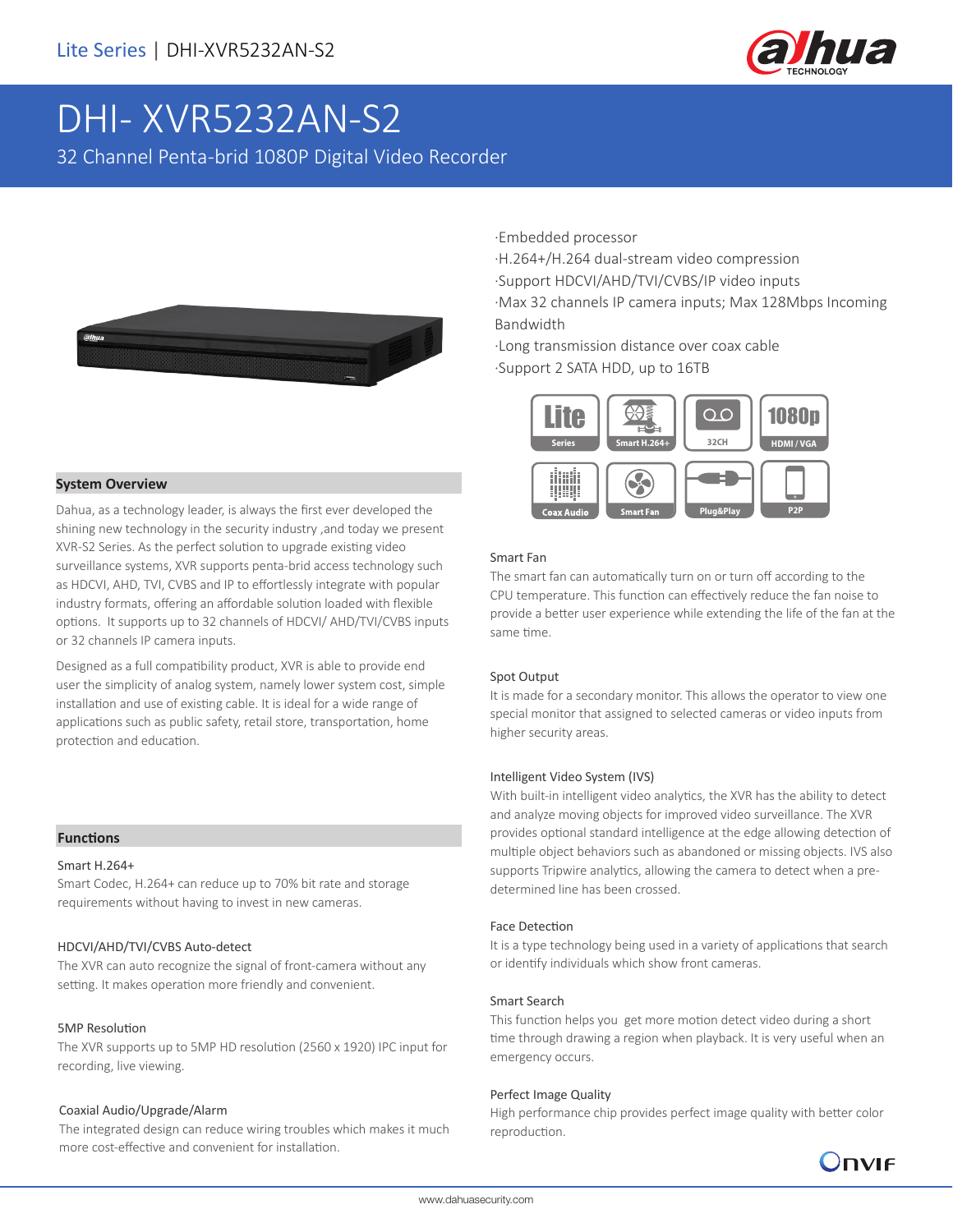# Lite Series | DHI-XVR5232AN-S2

| <b>Technical Specification</b> |                                                                                                                                                                           | Video Detection and Alarm   |                                                                                                                                                                             |
|--------------------------------|---------------------------------------------------------------------------------------------------------------------------------------------------------------------------|-----------------------------|-----------------------------------------------------------------------------------------------------------------------------------------------------------------------------|
| System                         |                                                                                                                                                                           | <b>Trigger Events</b>       | Recording, PTZ, Tour, Video Push, Email, FTP, Snapshot, Buzzer<br>and Screen Tips                                                                                           |
| Main Processor                 | <b>Embedded Processor</b>                                                                                                                                                 | Video Detection             | Motion Detection, MD Zones: 396 (22 × 18), Video Loss,<br><b>Tampering and Diagnosis</b>                                                                                    |
| Operating System               | Embedded LINUX                                                                                                                                                            | Alarm input                 | N/A                                                                                                                                                                         |
| Video and Audio                |                                                                                                                                                                           | Relay Output                | N/A                                                                                                                                                                         |
| Analog Camera Input            | 32 Channel, BNC                                                                                                                                                           | Playback and Backup         |                                                                                                                                                                             |
| <b>HDCVI Camera</b>            | 4MP, 1080P@25/30fps, 720P@50/60fps, 720P@25/30fps                                                                                                                         | Playback                    | 1/4/9/16                                                                                                                                                                    |
| AHD Camera                     | 4MP, 1080P@25/30, 720P@25/30fps                                                                                                                                           |                             |                                                                                                                                                                             |
| <b>TVI Camera</b>              | 4MP, 1080P@25/30, 720P@25/30fps                                                                                                                                           | Search Mode                 | Time /Date, Alarm, MD and Exact Search (accurate to second)                                                                                                                 |
| <b>CVBS Camera</b>             | PAL/NTSC                                                                                                                                                                  |                             | Play, Pause, Stop, Rewind, Fast play, Slow Play, Next File,<br>Previous File, Next Camera, Previous Camera, Full Screen,<br>Repeat, Shuffle, Backup Selection, Digital Zoom |
| IP Camera Input                | 32 Channel, each channel up to 5MP                                                                                                                                        | Playback Function           |                                                                                                                                                                             |
| Audio In/Out                   | $1/1$ , RCA                                                                                                                                                               |                             |                                                                                                                                                                             |
| Two-way Talk                   | Reuse audio in/out, RCA                                                                                                                                                   | Backup Mode                 | USB Device/Network                                                                                                                                                          |
| Recording                      |                                                                                                                                                                           | Storage                     |                                                                                                                                                                             |
| Compression                    | $H.264+/H.264$                                                                                                                                                            | Internal HDD                | 2 SATA Port, up to 8TB capacity                                                                                                                                             |
| Resolution                     | 4M-N, 1080P, 1080N, 720P, 960H, D1, HD1, BCIF, CIF, QCIF                                                                                                                  | eSATA                       | N/A                                                                                                                                                                         |
|                                | Main stream: 4M-N/1080P(1~15fps); 1080N/720P/960H/                                                                                                                        | Auxiliary Interface         |                                                                                                                                                                             |
| Record Rate                    | D1/HD1/BCIF/CIF/QCIF (1~25/30fps)<br>Sub steram: D1/CIF/QCIF(1~15fps)                                                                                                     | <b>USB</b>                  | 1 USB 2.0, 1 USB 3.0                                                                                                                                                        |
| <b>Bit Rate</b>                | 1Kbps ~ 6144Kbps Per Channel                                                                                                                                              | <b>RS232</b>                | N/A                                                                                                                                                                         |
|                                | Manual, Schedule (Regular, Continuous), MD (Video<br>detection: Motion Detection, Video Loss, Tampering),<br>Alarm, Stop                                                  | <b>RS485</b>                | 1 Port, for PTZ Control                                                                                                                                                     |
| Record Mode                    |                                                                                                                                                                           | Electrical                  |                                                                                                                                                                             |
| Record Interval                | $1~$ ~60 min (default: 60 min), Pre-record: $1~$ ~30 sec, Post-<br>record: $10 \approx 300$ sec                                                                           | Power Supply                | DC12V/5A                                                                                                                                                                    |
| Display                        |                                                                                                                                                                           | Power Consumption           | <20W (Without HDD)                                                                                                                                                          |
| Interface                      | 1 HDMI, 1 VGA, 1 TV                                                                                                                                                       | Construction                |                                                                                                                                                                             |
| Resolution                     | 1920×1080, 1280×1024, 1280×720, 1024×768                                                                                                                                  | Dimensions                  | 1U, 375mm×287mm×53mm (14.8" x 11.3" x 2.1")                                                                                                                                 |
| Multi-screen Display           | 1/4/8/9/16/25/36                                                                                                                                                          | Net Weight                  | 2.35kg (5.2 lb) (without HDD)                                                                                                                                               |
|                                | Camera title, Time, Video loss, Camera lock, Motion                                                                                                                       | Gross Weight                | 3.2kg (7.05lb)                                                                                                                                                              |
| OSD                            | detection, Recording                                                                                                                                                      | Installation                | Desktop installation                                                                                                                                                        |
| Network                        |                                                                                                                                                                           | Environmental               |                                                                                                                                                                             |
| Interface                      | 1 RJ-45 Port (1000M)                                                                                                                                                      | <b>Operating Conditions</b> | $-10^{\circ}$ C ~ +55°C (+14°F ~ +131°F), 0~90% RH                                                                                                                          |
| Network Function               | HTTP, TCP/IP, IPv4/IPv6, UPnP, RTSP, UDP, SMTP, NTP, DHCP,<br>DNS, IP Filter, PPPoE, DDNS, FTP, Alarm Server, P2P, IP Search<br>(Support Dahua IP camera, DVR, NVS, etc.) | <b>Storage Conditions</b>   | -20°C ~ +70°C (-4°F ~ +158°F), 0~90% RH                                                                                                                                     |
|                                |                                                                                                                                                                           | Third-party Support         |                                                                                                                                                                             |
| Max. User Access               | 128 users                                                                                                                                                                 | Third-party Support         | Dahua, Arecont Vision, AXIS, Bosch, Brickcom, Canon, CP Plus,<br>Dynacolor, Honeywell, Panasonic, Pelco, Samsung, Sanyo, Sony,                                              |
| Smart Phone                    | iPhone, iPad, Android                                                                                                                                                     | Videotec, Vivotek, and more |                                                                                                                                                                             |
| Interoperability               | ONVIF 2.42, CGI Conformant                                                                                                                                                | Certifications              |                                                                                                                                                                             |
|                                |                                                                                                                                                                           |                             | FCC: Part 15 Subpart B                                                                                                                                                      |

UL: UL 60950-1

EN 55024

CE: CE-LVD: EN 60950-1/IEC 60950-1

CE-EMC: EN 61000-3-2, EN 61000-3-3, EN 55032, EN 50130,

Certifications